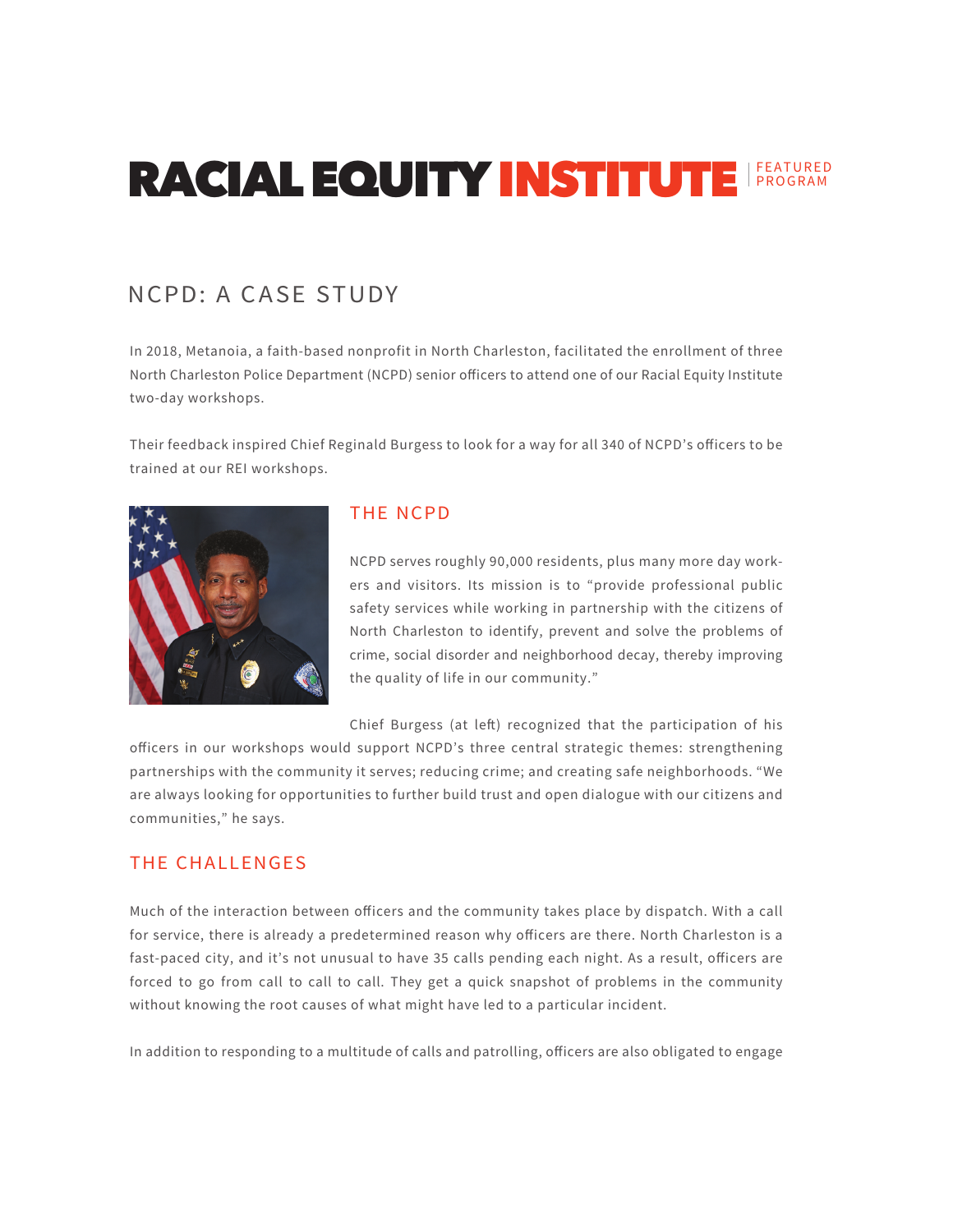# **RACIAL EQUITY INSTITUTE FEATURED**

in additional training, both online and in person. Officers were wary of adding another training, particularly one that they perceived would in part present a negative portrayal of the police.

#### THE PARTNERSHIP

Metanoia's initial support for the three senior officers helped pave the way to a deeper understanding of REI and the need for NCPD officers to attend our workshops. We were the first to bring REI to Charleston, institutionalize it in the Lowcountry, and now expand its reach across the Southeast. Knowing our extensive, deep history in our region since 1907 also made NCPD's decision an easy one.

Once Chief Burgess committed to provide our REI workshops to his officers, a meeting took place between NCPD, Metanoia, the Coastal Community Foundation, and us. Chief Burgess shared NCPD's strategic plan, and we discussed how REI supports it. The result was a three-year Coastal Community Foundation grant to share the cost of officers' REI participation with NCPD.

#### **NCPD RESPONSE TO REI**



Since April 2019, five officers have participated each month in an REI workshop attended by other members of the community.

Former training officer Captain Andrew Glover (at left), of the NCPD Accountability Bureau, serves as NCPD lead liaison and works closely with our equity training coordinator to monitor the participation of officers and address any issues. Quarterly meetings with Chief Burgess and his commanders offer another opportunity for updates and problem solving.

What needed to be obtained first, recalls Captain Glover, was buy-in from the officers. Anticipating a negative portrayal of the police, they were initially guarded. When they realized REI was not about individual biases but the way racism shows up in all systems, including in criminal justice, many felt more receptive.

As with some other REI community participants, the officers were mandated to attend REI, and were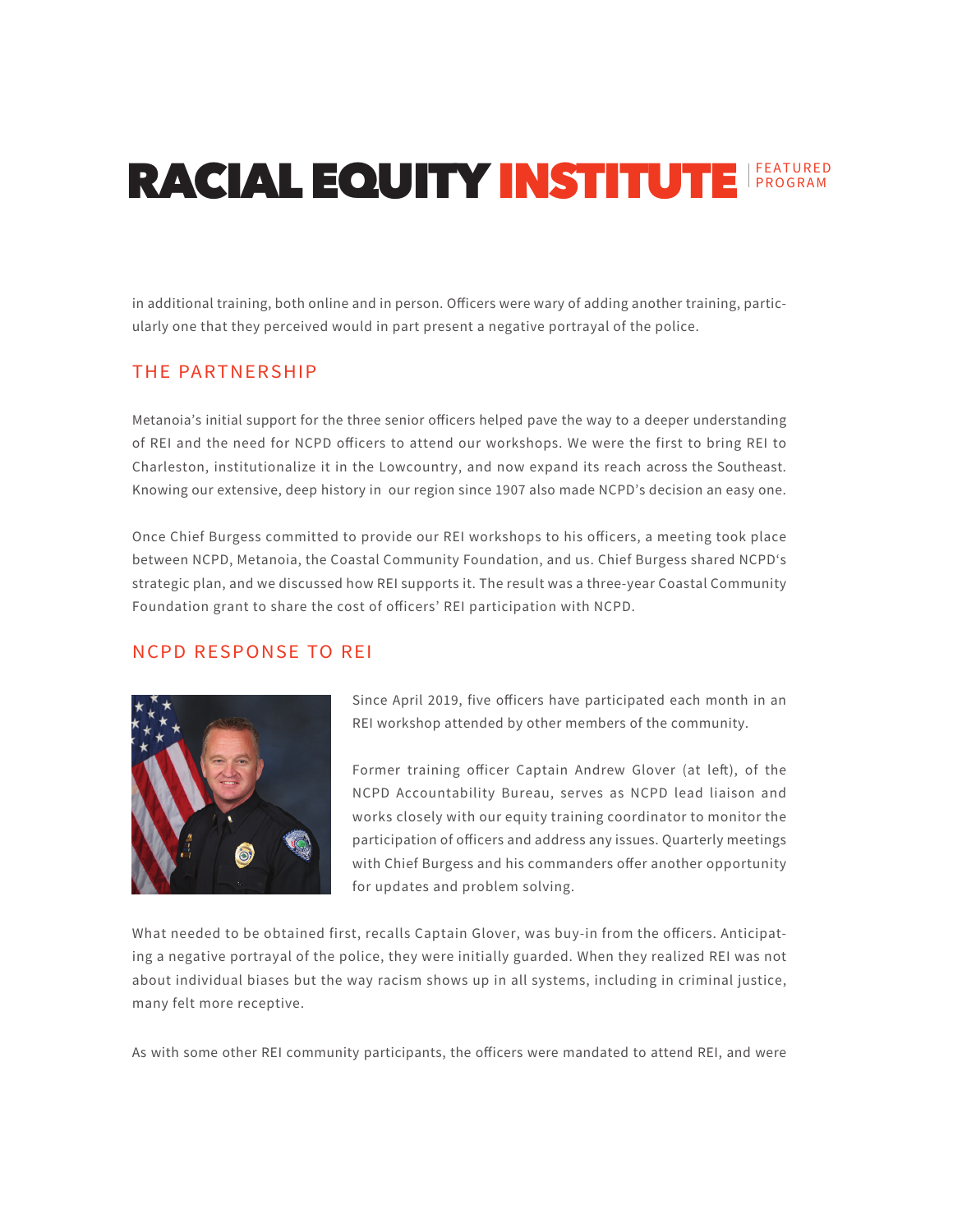# **RACIAL EQUITY INSTITUTE FEATURED**

not as open. "Sometimes these officers go to the class, and they talk to other officers who aren't as open to certain classes, and they'll get an opinion from that person on the class. But then they'll go, and say, "No, this right here is perfect. This tells us why we're doing what we're doing in the community.

"When they go to classes, they think it is going to be tactically directed toward their job, they think it is going to be a tool they can use on their belt to make an arrest of continue to do their job. But when they come back, mind blown sound, this class breaks down why these issues are happening these days, and they absolutely love it. Some people will come in and say, 'Fishing pond,' and I'll know exactly what they mean, while others who have not attended will say, 'What are they talking  $about?$ 

Because officers attend REI with community members, their demeanor is seen during the workshops. After one workshop, a community member called Chief Burgess to inform him about the demeanor of two officers during the workshop. Chief Burgess addressed them and held them accountable. He welcomes the scrutiny.

 $\alpha$ 

It opens their mind so when they go to a call now, they think there's a lot that could have happened to get this individual to this point of anger, this point of break. We're not here because of the one incident that's happening now, there's a background to this. Things have been happening over time. **CAPTAIN ANDREW GLOVER** 

### THE RESULTS

As of this writing, 108 NCPD officers of all ranks have attended our REI workshops.

Many officers have 'aha' moments during REI. Before COVID, when workshops were held in person, officers were able to sit alongside community members, delve into the history of racism in the US, and participate in small groups. This allowed officers to interact with the community in a completely